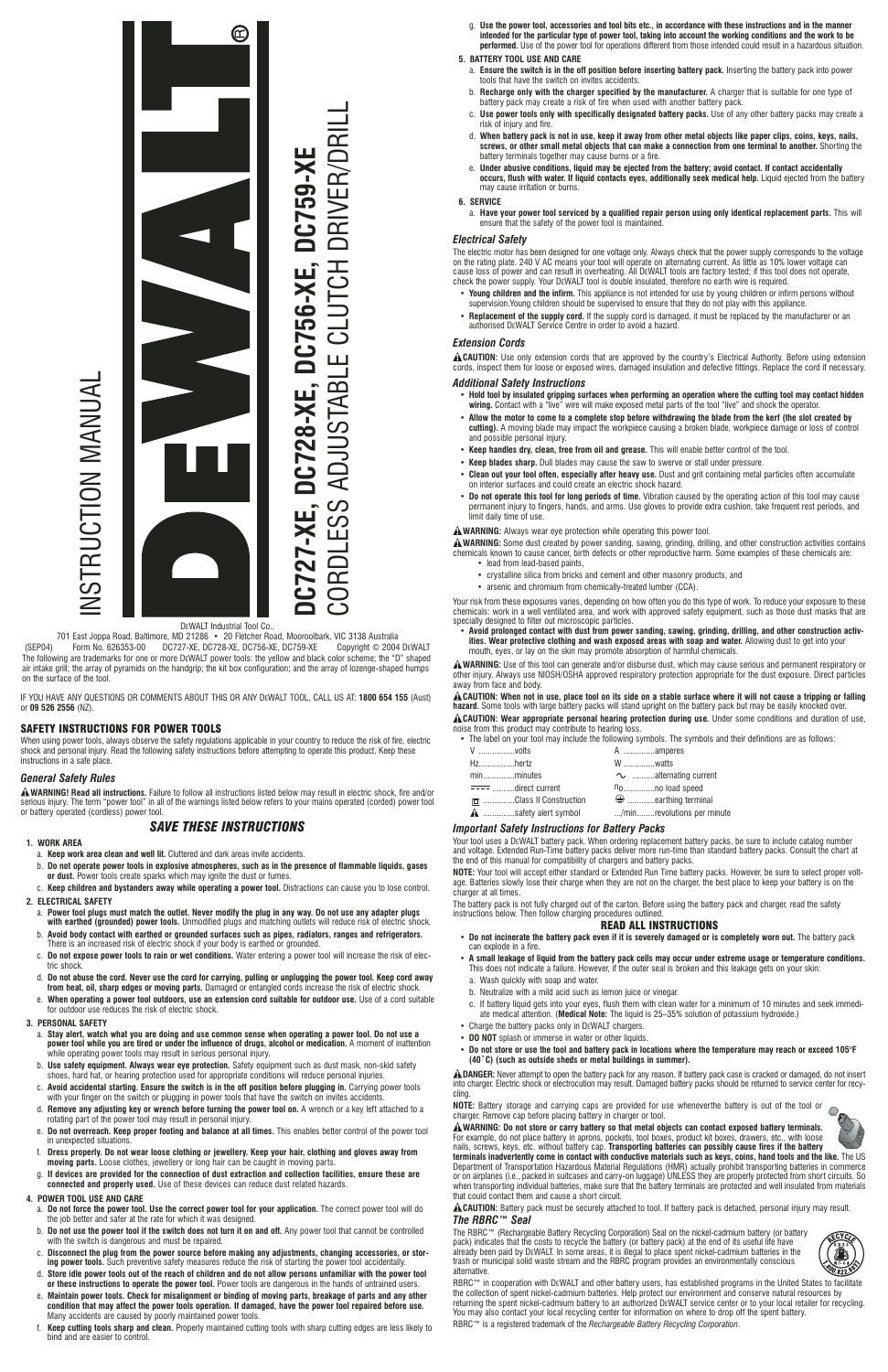## *Important Safety Instructions for Battery Chargers*

## **SAVE THESE INSTRUCTIONS: This manual contains important safety instructions for battery chargers.**

• Before using charger, read all instructions and cautionary markings on charger, battery pack, and product using battery pack.

**DANGER:** 240 volts are present at charging terminals. Do not probe with conductive objects. Electric shock or electrocution may result.

**WARNING:** Do not allow any liquid to get inside charger. Electric shock may result.

**CAUTION:** To reduce the risk of injury, charge only DEWALT nickel cadmium rechargeable batteries. Other types of batteries may burst causing personal injury and damage.

**CAUTION:** Under certain conditions, with the charger plugged in to the power supply, the exposed charging contacts inside the charger can be shorted by foreign material. Foreign materials of a conductive nature such as, but not limited to, steel wool, aluminum foil, or any buildup of metallic particles should be kept away from charger cavities. Always unplug the charger from the power supply when there is no battery pack in the cavity. Unplug charger before attempting to clean.

- **DO NOT attempt to charge the battery pack with any chargers other than the ones in this manual.** The charger and battery pack are specifically designed to work together.
- **These chargers are not intended for any uses other than charging DEWALT rechargeable batteries.** Any other uses may result in risk of fire, electric shock or electrocution.
- **Do not expose charger to rain or snow.**
- **Pull by plug rather than cord when disconnecting charger.** This will reduce risk of damage to electric plug and cord.
- **Make sure that cord is located so that it will not be stepped on, tripped over, or otherwise subjected to damage or stress.**
- **Do not use an extension cord unless it is absolutely necessary.** Use of improper extension cord could result in risk of fire, electric shock, or electrocution.
- **An extension cord must have adequate wire size (AWG or American Wire Gauge) for safety.** The smaller the gauge number of the wire, the greater the capacity of the cable, that is 16 gauge has more capacity than 18 gauge. When using more than one extension to make up the total length, be sure each individual extension contains at least the minimum wire size.

|                             | <b>Recommended Minimum Wire Size for Extension Cords</b> |        |                  |                  |         |         |  |  |
|-----------------------------|----------------------------------------------------------|--------|------------------|------------------|---------|---------|--|--|
| <b>Total Length of Cord</b> |                                                          |        |                  |                  |         |         |  |  |
| 25 ft.                      | 50 ft.                                                   | 75 ft. | 100 ft.          | 125 ft.          | 150 ft. | 175 ft. |  |  |
| 7.6 m                       | 15.2 m                                                   | 22.9 m | $30.5 \text{ m}$ | $38.1 \text{ m}$ | 45.7 m  | 53.3 m  |  |  |
| Wire Size AWG               |                                                          |        |                  |                  |         |         |  |  |
| 18                          |                                                          | 16     | 16               | 14               | 14      |         |  |  |

Your tool uses a 7.2, 9.6, 12.0, 14.4, or 18.0 Volt DEWALT charger. Your battery can be charged in DEWALT 1 Hour Chargers, 15 Minute Chargers or Vehicular 12 Volt Charger. Be sure to read all safety instructions before using your charger. Consult the chart at the end of this manual for compatibility of chargers and battery packs.

- **Do not place any object on top of charger or place the charger on a soft surface that might block the ventilation slots and result in excessive internal heat.** Place the charger in a position away from any heat source. The charger is ventilated through slots in the top and the bottom of the housing.
- **Do not operate charger with damaged cord or plug** have them replaced immediately.
- **Do not operate charger if it has received a sharp blow, been dropped, or otherwise damaged in any way.** Take it to an authorized service center.
- **Do not disassemble charger; take it to an authorized service center when service or repair is required.** Incorrect reassembly may result in a risk of electric shock, electrocution or fire.
- **Disconnect the charger from the outlet before attempting any cleaning. This will reduce the risk of electric shock.** Removing the battery pack will not reduce this risk.
- **NEVER** attempt to connect 2 chargers together.
- **The charger is designed to operate on standard household electrical power (240 Volts). Do not attempt to use it on any other voltage.** This does not apply to the vehicular charger.

## *Using Automatic Tune-Up™ Mode*

The Automatic Tune-Up™ Mode equalizes or balances the individual cells in the battery pack allowing it to function at peak capacity. Battery packs should be tuned up weekly or after 10 charge/discharge cycles or whenever the pack no longer delivers the same amount of work. To use the Automatic Tune-Up™, place the battery pack in the charger and leave it for at least 8 hours. The charger will cycle through the following modes.

- 1. The red light will blink continuously indicating that the 1-hour charge cycle has started.
- 2. When the 1-hour charge cycle is complete, the light will stay on continuously and will no longer blink. This indicates that the pack is fully charged and can be used at this time.
- 3. Whenever the pack is left in the charger after the initial 1-hour charge, the charger will begin the Automatic Tune-Up™ Mode. This mode continues up to 8 hours or until the individual cells in the battery pack are equalized. The battery pack is ready for use and can be removed at any time during the Tune-Up™ Mode.
- 4. Once the Automatic Tune-Up™ Mode is complete the charger will transition to a maintenance charge; the indicator light shuts off when the automatic Tune-Up™ Mode is complete.

# *SAVE THESE INSTRUCTIONS FOR FUTURE USE*

## *Chargers*

## *Charging Procedure (Fig. 1)*

**DANGER:** 240 volts are present at charging terminals. Do not probe with conductive objects. Electric shock or electrocution may result.

- 1. Plug the charger into an appropriate outlet before inserting battery pack.
- 2. Insert the battery pack into the charger, as shown in Figure 3, making sure the pack is fully seated. The red (charging) light will blink continuously indicating that the charging process has started.
- 3. The completion of charge will be indicated by the red light remaining ON continuously. The pack is fully charged and may be used at this time or left in the charger.

## *Indicator Light Operation*



## *Charge Indicators*

Some chargers are designed to detect certain problems that can arise with battery packs. Problems are indicated by the red light flashing at a fast rate. If this occurs, reinsert battery pack into the charger. If the problem persists, try a different battery pack to determine if the charger is OK. If the new pack charges correctly, then the original pack is defective and should be returned to a service center or other collection site for recycling. If the new battery pack elicits the same trouble indication as the original, have the charger tested at an authorized service center.

#### **HOT/COLD PACK DELAY**

Some chargers have a Hot/Cold Pack Delay feature: when the charger detects a battery that is hot, it automatically starts a Hot Pack Delay, suspending charging until the battery has cooled. After the battery has cooled, the charger automatically switches to the Pack Charging mode. This feature ensures maximum battery life. The red light flashes long, then short while in the Hot Pack Delay mode.

#### **PROBLEM POWER LINE**

Some chargers have a Problem Power Line indicator. When the charger is used with some portable power sources such as generators or sources that convert DC to AC, the charger may temporarily suspend operation, flashing the red light with two fast blinks followed by a pause. This indicates the power source is out of limits.

#### **LEAVING THE BATTERY PACK IN THE CHARGER**

The charger and battery pack can be left connected with the red light glowing indefinitely. The charger will keep the battery pack fresh and fully charged.

**NOTE:** A battery pack will slowly lose its charge when kept out of the charger. If the battery pack has not been kept on maintenance charge, it may need to be recharged before use. A battery pack may also slowly lose its charge if left in a charger that is not plugged into an appropriate AC source.

**WEAK BATTERY PACKS:** Chargers can also detect a weak battery. Such batteries are still usable but should not be expected to perform as much work. In such cases, about 10 seconds after battery insertion, the charger will beep rapidly 8 times to indicate a weak battery condition. The charger will then go on to charge the battery to the highest capacity possible.

## *Important Charging Notes*

- 1. Longest life and best performance can be obtained if the battery pack is charged when the air temperature is between 65°F and 75°F (18°- 24°C). DO NOT charge the battery pack in an air temperature below +40°F (+4.5°C), or above  $+105^{\circ}F$  (+40.5 $^{\circ}C$ ). This is important and will prevent serious damage to the battery pack.
- 2. The charger and battery pack may become warm to touch while charging. This is a normal condition, and does not indicate a problem. To facilitate the cooling of the battery pack after use, avoid placing the charger or battery pack in a warm environment such as in a metal shed, or an uninsulated trailer.
- 3. If the battery pack does not charge properly:
- a. Check current at receptacle by plugging in a lamp or other appliance
- b. Check to see if receptacle is connected to a light switch which turns power off when you turn out the lights.
- c. Move charger and battery pack to a location where the surrounding air temperature is approximately 65°F 75°F  $(18^{\circ} - 24^{\circ}C)$ .
- d. If charging problems persist, take the tool, battery pack and charger to your local service center.
- 4. The battery pack should be recharged when it fails to produce sufficient power on jobs which were easily done previously. DO NOT CONTINUE to use under these conditions. Follow the charging procedure. You may also charge a partially used pack whenever you desire with no adverse affect on the battery pack.
- 5. Under certain conditions, with the charger plugged into the power supply, the exposed charging contacts inside the charger can be shorted by foreign material. Foreign materials of a conductive nature such as, but not limited to, steel wool, aluminum foil, or any buildup of metallic particles should be kept away from charger cavities. Always unplug the charger from the power supply when there is no battery pack in the cavity. Unplug charger before attempting to clean. 6. Do not freeze or immerse charger in water or any other liquid.
- 

**WARNING:** Don't allow any liquid to get inside charger. Electric shock may result.

**CAUTION:** Never attempt to open the battery pack for any reason. If the plastic housing of the battery pack breaks or cracks, return to a service center for recycling.

### *OPERATION*

### *Installing and Removing the Battery Pack*

**NOTE:** Make sure your battery pack is fully charged.

**To install the battery pack** into the tool handle, align the base of the tool with the notch inside the tool's handle (Fig. 2) and slide the battery pack firmly into the handle until you hear the lock snap into place as shown in Figure 2A. **To remove the battery pack** from the tool, press the release buttons and firmly pull the battery pack out of the tool handle. Insert it into the charger as described in the charger section of this manual.

### *Variable Speed Switch*

**To turn the tool on**, squeeze the trigger switch. **To turn the tool off,** release the trigger switch. Your tool is equipped with a brake. The chuck will stop as soon as the trigger switch is fully released.

The variable speed switch enables you to select the best speed for a particular application. The farther you squeeze the trigger, the faster the tool will operate. Use lower speeds for starting holes without a centerpunch, drilling in metals or plastics, driving screws and drilling ceramics, or in any application requiring high torque. Higher speeds are better for drilling in wood, wood compositions and for using abrasive and polishing accessories. For maximum tool life, use variable speed only for starting holes or fasteners.

**NOTE:** Continuous use in variable speed range is not recommended. It may damage the switch and should be avoided.

## *Forward/Reverse Control Button (Fig. 3)*

A forward/reverse control button determines the direction of the tool and also serves as a lock off button. To select forward rotation, release the trigger switch and depress the forward/reverse control button on the right side of the tool. To select reverse, depress the forward/reverse control button on the left side of the tool. The center position of the control button locks the tool in the off position. When changing the position of the control button, be sure the trigger is released.



**NOTE:** The first time the tool is run after changing the direction of rotation, you may hear a click on start up. This is normal and does not indicate a problem.

## *Torque Adjustment Collar (Fig. 4)*

The torque adjustment collar (A) is clearly marked with numbers and a drill bit symbol.The collar should be rotated until the desired setting is located at the top of the tool (Fig. 4). Locators are provided in the collar to eliminate the guess work when selecting fastening torque. The higher the number on the collar, the higher the torque and the larger the fastener which can be driven. To lock the clutch for drilling operations, move to the drill bit position.

**NOTE:** When using the Drill/Driver for drilling holes, be sure that the Torque Adjusting Collar is set so the figure of the drill is aligned with the center line on the top of the tool. Failure to do this will allow the clutch to slip while attempting to drill

## *Dual Range Gearing (Fig. 5)*

The dual range feature of your Driver/Drill allows you to shift gears for greater versatility. To select the low speed, high torque setting, turn the tool off and permit to stop. Slide the gear shifter forward (towards the chuck) as shown in Figure 5. To select the high speed, low torque setting, turn the tool off and permit to stop. Slide the gear shifter back (away from chuck). **NOTE** Do not change gears when the tool is running. If you are having trouble changing gears, make sure that the dual range gear shifter is either completely pushed forward or completely pushed back.

## *Keyless Single Sleeve Chuck*

Your tool features a keyless chuck with one rotating sleeve for one-handed operation of the chuck. To insert a drill bit or other accessory, follow these steps.

- 1. Lock the trigger in the OFF position as previously described.
- 2. Grasp the black sleeve of the chuck with one hand and use the other hand to secure the
- tool. Rotate the sleeve counterclockwise far enough to accept the desired accessory.
- 3. Insert the accessory about 3/4" (19 mm) into the chuck and tighten securely by rotating the chuck sleeve clockwise with one hand while holding the tool with the other. Your tool is equipped with an automatic spindle lock mechanism. This allows you to open and close the chuck with one hand.

To release the accessory, repeat step 2 above.

**WARNING:** Do not attempt to tighten drill bits (or any other accessory) by gripping the front part of the chuck and turning the tool on. Damage to the chuck and personal injury may result. Always lock off trigger switch when changing accessories.

Be sure to tighten chuck with one hand on the chuck sleeve and one hand holding the tool for maximum tightness.

## *Operation as a Drill*

Turn the collar to the drill bit symbol. Install and tighten the desired drill bit in the chuck. Select the desired speed/torque range using the dual range gear shifter to match the speed and torque to the planned operation. Follow these instructions for best results when drilling.

#### **DRILLING**

- 1. Use sharp drill bits only. For WOOD, use twist drill bits, spade bits, power auger bits, or hole saws. For METAL, use high speed steel twist drill bits or hole saws. For MASONRY, such as brick, cement, cinder block, etc., use carbidetipped bits.
- 2. Be sure the material to be drilled is anchored or clamped firmly. If drilling thin material, use a "back-up" block to prevent damage to the material.
- 3. Always apply pressure in a straight line with the bit. Use enough pressure to keep the drill bit biting, but do not push hard enough to stall the motor or deflect the bit.
- 4. Hold the drill firmly with one hand on the grip and the other hand on the bottom of the battery pack to control its twisting action.
- 5. IF DRILL STALLS, it is usually because it is being overloaded. RELEASE TRIGGER IMMEDIATELY, remove drill bit from work, and determine cause of stalling. DO NOT CLICK TRIGGER OFF AND ON IN AN ATTEMPT TO START A STALLED DRILL – THIS CAN DAMAGE THE DRILL.
- 6. To minimize stalling upon breaking through the material, reduce pressure on drill and ease the bit through the last fractional part of the hole.
- 7. Keep the motor running when pulling the bit back out of a drilled hole. This will help prevent jamming.
- 8. With variable speed drills there is no need to center punch the point to be drilled. Use a slow speed to start the hole and accelerate by squeezing the trigger harder when the hole is deep enough to drill without the bit skipping out. Operate at full-on after starting the bit.

## *Drilling in Wood*

Holes in wood can be made with the same twist drills used for metal. These bits may overheat unless pulled out frequently to clear chips from the flutes. For larger holes, use low speed wood bits. Work that is likely to splinter should be backed up with a block of wood.

## *Drilling in Metals*

Use a cutting lubricant when drilling metals. The exceptions are cast iron and brass which should be drilled dry. The cutting lubricants that work best are sulphurized cutting oil or lard oil; bacon grease will also serve the purpose.



B

FIG. 4

A

FIG. 3